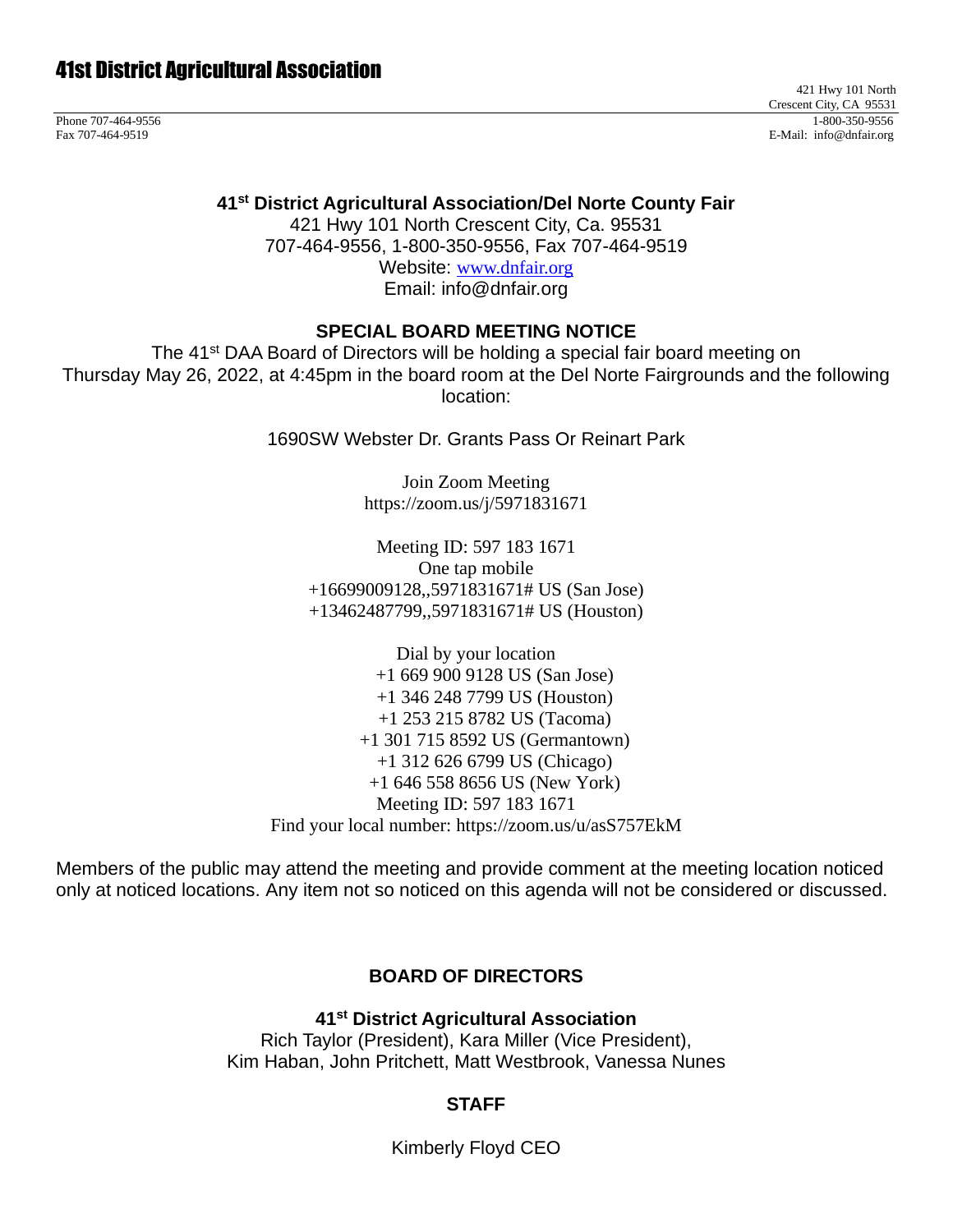#### Marisa Larson

### **PUBLIC PARTICIPATION**

Members of the public are encouraged to provide comment to the Board and may suggest items to be placed on the agenda for discussion at the next Board meeting. While the Board values the participation of the public, the Board president reserves the right to limit the time for public comment to a maximum of three (3) minutes per speaker in order to proceed with the agenda. Public comment must be related to fair authority and jurisdiction and their placement on the agenda is within the discretion of the Board.

All meeting notices, agendas and materials considered by the Board during the meeting will be available to the public prior to the meeting in the fair office. Agendas and meeting notices will be posted on Board's website at [www.dnfair.org](http://www.dnfair.org/).

### **AMERICAN WITH DISABILITIES ACT**

Pursuant to the American with Disabilities Act, individuals who, because of a disability, need special assistance to attend or participate in any Board meetings or Committee meetings, or in connection with other District Fair activities, may request assistance at the 41<sup>st</sup> DAA Fair office, 421 Hwy 101 N., Crescent City Ca. or by calling 707-464-9556. Requests should be made one (1) week in advance whenever possible.

# **MEETING NOTICE**

The Board of Directors will be holding a special fair board meeting on Thursday May 26, 2022, at 4:45pm

### **SPECIAL BOARD MEETING AGENDA**

### **May 26, 2022**

All matters noticed on this agenda may be considered for action. Items listed on the agenda may be considered in any order at the discretion of the Board President. Any item not so noticed will not be considered or discussed.

1) **CALL TO ORDER:** President Taylor

### 2) **ROLL CALL OF DIRECTORS:**

- 3) **PUBLIC FORUM:** Anyone may address the Board on any matter, either on or off the agenda. In accordance with state law, the Board will not comment or otherwise consider Public Comment matters until such items have been properly noticed for a future meeting.
- 4) **NEW BUSINESS:** (Discussion/Action by Board)
	- a. Discussion and possible action regarding creating a Delegation of Authority committee.
	- b. CEO Delegation of Authority Expiring August 7, 2022

### 5) **MATTERS OF INFORMATION**

- a) Directors Comments and future agenda items
- b) Next Board Meeting Information